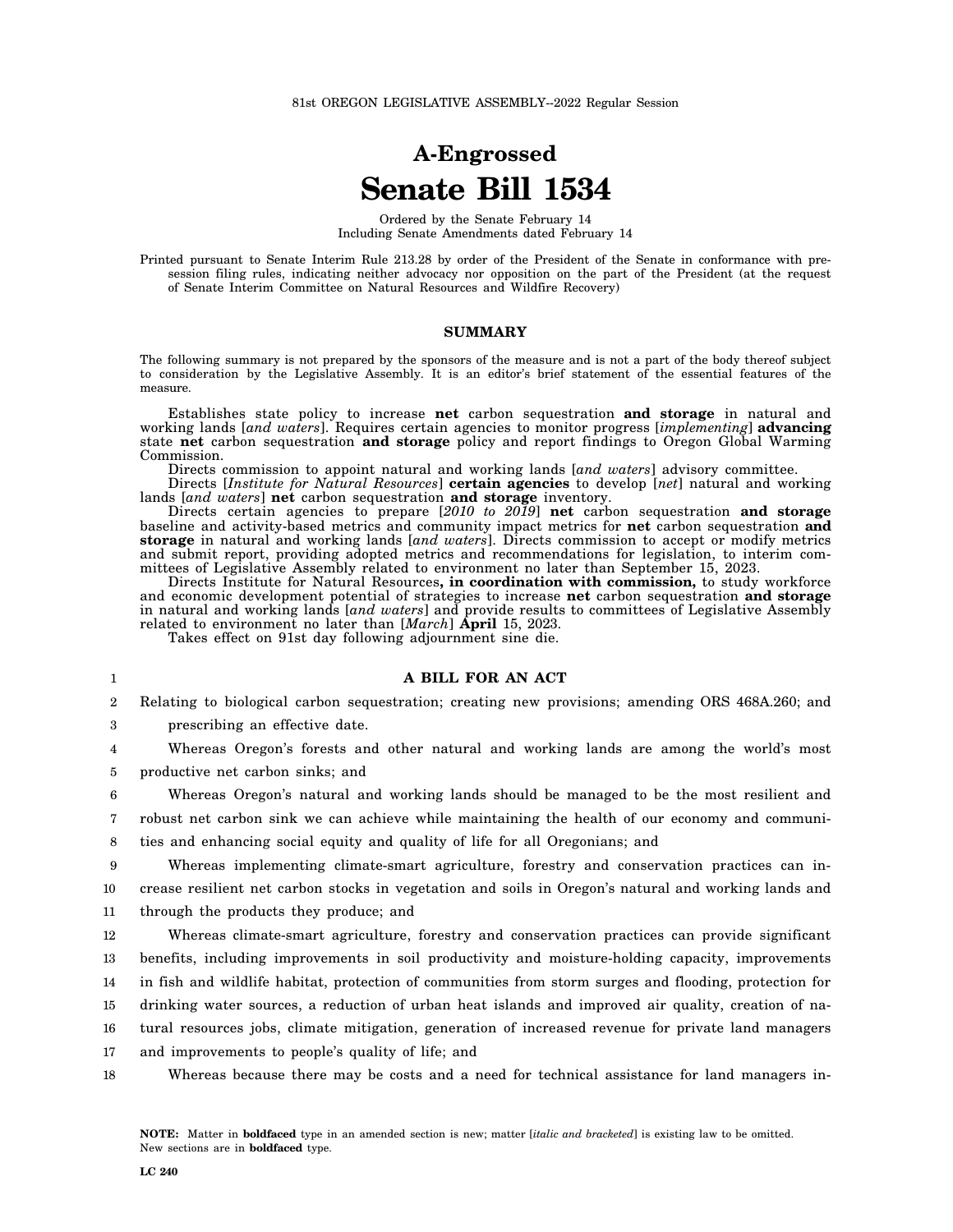1 2 3 4 5 6 7 8 9 10 11 12 13 14 15 16 17 18 19 20 21 22 23 24 25 26 27 28 29 30 31 32 33 34 35 36 37 38 39 40 41 42 43 44 45 terested in adopting climate-smart agriculture, forestry and conservation practices, the state can help through investments in incentives and technical assistance; now, therefore, **Be It Enacted by the People of the State of Oregon: SECTION 1. As used in sections 1 to 5 of this 2022 Act: (1) "Environmental justice communities" means communities of color, communities experiencing lower incomes, tribal communities, rural communities, communities with limited infrastructure and other communities traditionally underrepresented in public processes and adversely harmed by environmental and health hazards, including seniors, youth and persons with disabilities. (2) "Natural and working lands" means: (a) Lands: (A) Actively used by an agricultural owner or operator for an agricultural operation, including but not limited to active engagement in farming or ranching; (B) Producing forest products; (C) Consisting of forests, woodlands, grasslands, sagebrush steppes, deserts, freshwater and riparian systems, wetlands, coastal and estuarine areas or the submerged and submersible lands within Oregon's territorial sea and marine habitats associated with those lands; (D) Used for recreational purposes, including, but not limited to, parks, trails, greenbelts and other similar open space lands; or (E) Consisting of trees, other vegetation and soils in urban and near-urban areas, including, but not limited to, urban watersheds, street trees, park trees, residential trees and riparian habitats; and (b) Lands described in paragraph (a) of this subsection that are: (A) Held in trust by the United States for the benefit of any of the nine federally recognized Indian tribes in this state; (B) Held in trust by the United States for the benefit of individual members of any of the nine federally recognized Indian tribes in this state; (C) Within the boundaries of the reservation of any of the nine federally recognized Indian tribes in this state; or (D) Otherwise owned or controlled by any of the nine federally recognized Indian tribes in this state. SECTION 2. The Legislative Assembly declares that it is the policy of this state: (1) To increase net carbon sequestration and storage in, and the resilience of, natural and working lands of this state. (2) To invest in research to improve our understanding of the contributions of natural and working lands and the products they produce to reducing greenhouse gas emissions and increasing net carbon sequestration and storage. (3) To encourage state agencies, when implementing strategies to advance carbon sequestration in natural and working lands and the products they produce, to: (a) Consider the benefits of net carbon sequestration and storage strategies for environmental justice communities; (b) Incorporate the interests of landowners, land managers and communities, including environmental justice communities; (c) Ensure that a diversity of landowners and managers are able to voluntarily partic-**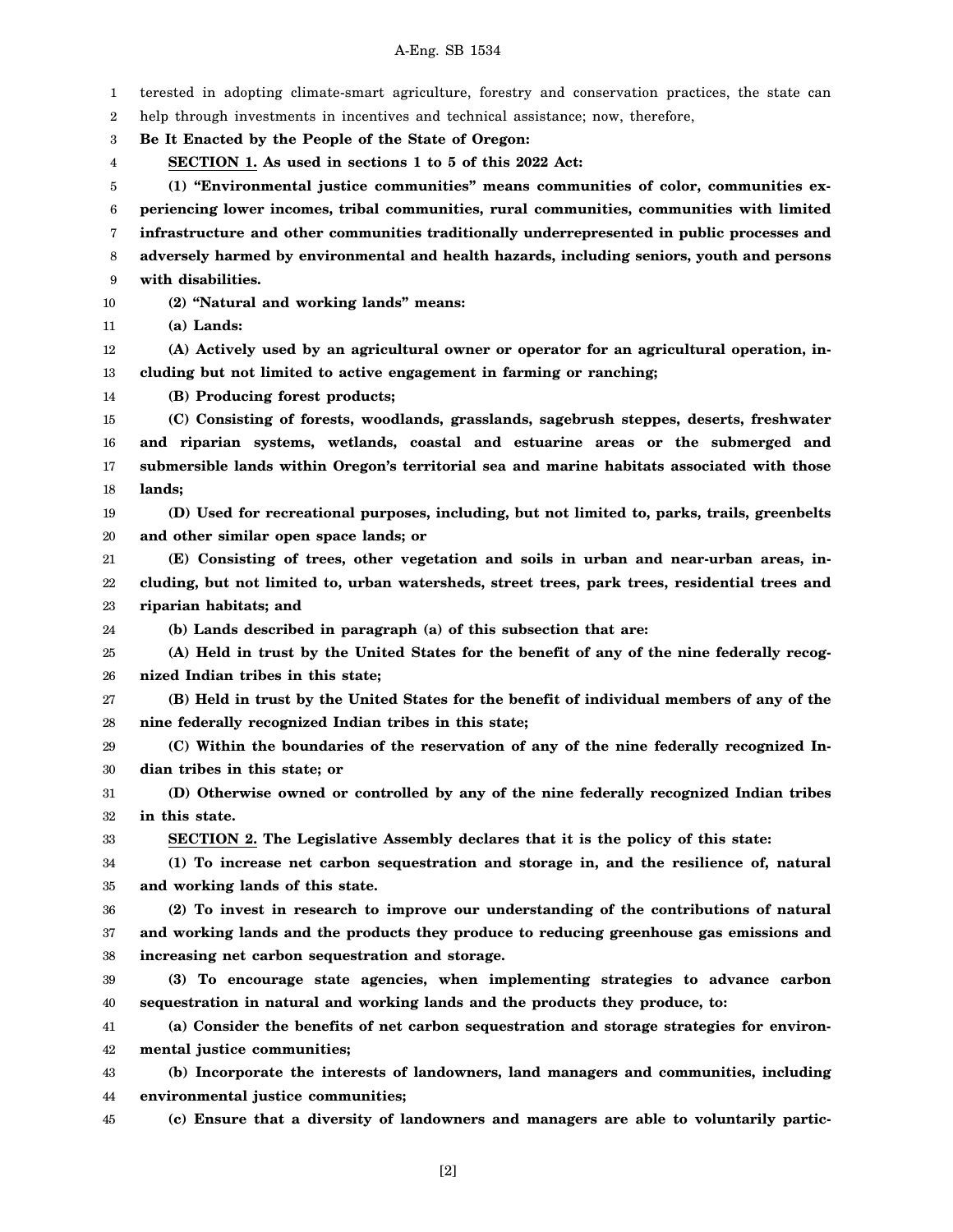1 **ipate in incentive-based programs for net carbon sequestration and storage;**

2 3 4 **(d) Identify resources to provide incentives to land managers interested in voluntarily adopting practices that increase net carbon sequestration and storage in natural and working lands;**

5 6 **(e) Ensure that strategies and programs for net carbon sequestration and storage provide meaningful climate benefits; and**

7 8 **(f) Seek societal and economic benefits, in addition to net carbon sequestration and storage, as relevant to achieving other state goals.**

9 10 11 12 **(4) To encourage state agencies to use metrics designed to track progress in implementing strategies to increase net carbon sequestration and storage in natural and working lands and use metrics to measure the positive and negative effects of those strategies on landowners, land managers and communities, including environmental justice communities.**

13 14 15 **SECTION 3. (1) The Oregon Global Warming Commission shall appoint a natural and working lands advisory committee to advise the commission in the performance of the commission's duties related to natural and working lands.**

16 17 **(2) The advisory committee shall consist of at least 14 members, including but not limited to representatives of:**

18 **(a) Tribal governments;**

19 **(b) Local governments;**

20 **(c) Forest products interests or organizations;**

21 **(d) Agricultural interests or organizations;**

22 **(e) Environmental justice interests;**

23 **(f) Conservation interests; and**

24 **(g) Technical service providers.**

25 26 27 **(3) The Institute for Natural Resources shall provide staff support for the advisory committee. The institute may contract with a third party to provide staff support services under this subsection.**

28 29 30 31 32 **SECTION 4. The State Forestry Department, the State Department of Agriculture, the Oregon Watershed Enhancement Board and the Department of Land Conservation and Development shall monitor each respective agency's progress in advancing the policies described in section 2 of this 2022 Act and report the agency's findings to the Oregon Global Warming Commission no later than August 1 of each even-numbered year.**

33 34 35 36 37 38 **SECTION 5. (1) The Institute for Natural Resources, in coordination with the State Department of Energy and the Oregon Global Warming Commission, shall, in consultation with the State Forestry Department, the State Department of Agriculture, the Oregon Watershed Enhancement Board, the Department of State Lands, the Department of Land Conservation and Development and federal land management partners, develop a natural and working lands net carbon sequestration and storage inventory. The inventory must:**

39 40 **(a) Be based on the best available field-based and remote sensing data on carbon sequestration; and**

41 42 43 44 **(b) To the greatest extent possible, be developed using methods consistent with methods used to assess greenhouse gas fluxes related to land use, land change and forestry for the United States Environmental Protection Agency's Inventory of U.S. Greenhouse Gas Emissions and Sinks.**

45

**(2) The State Department of Energy shall update the inventory and submit a report de-**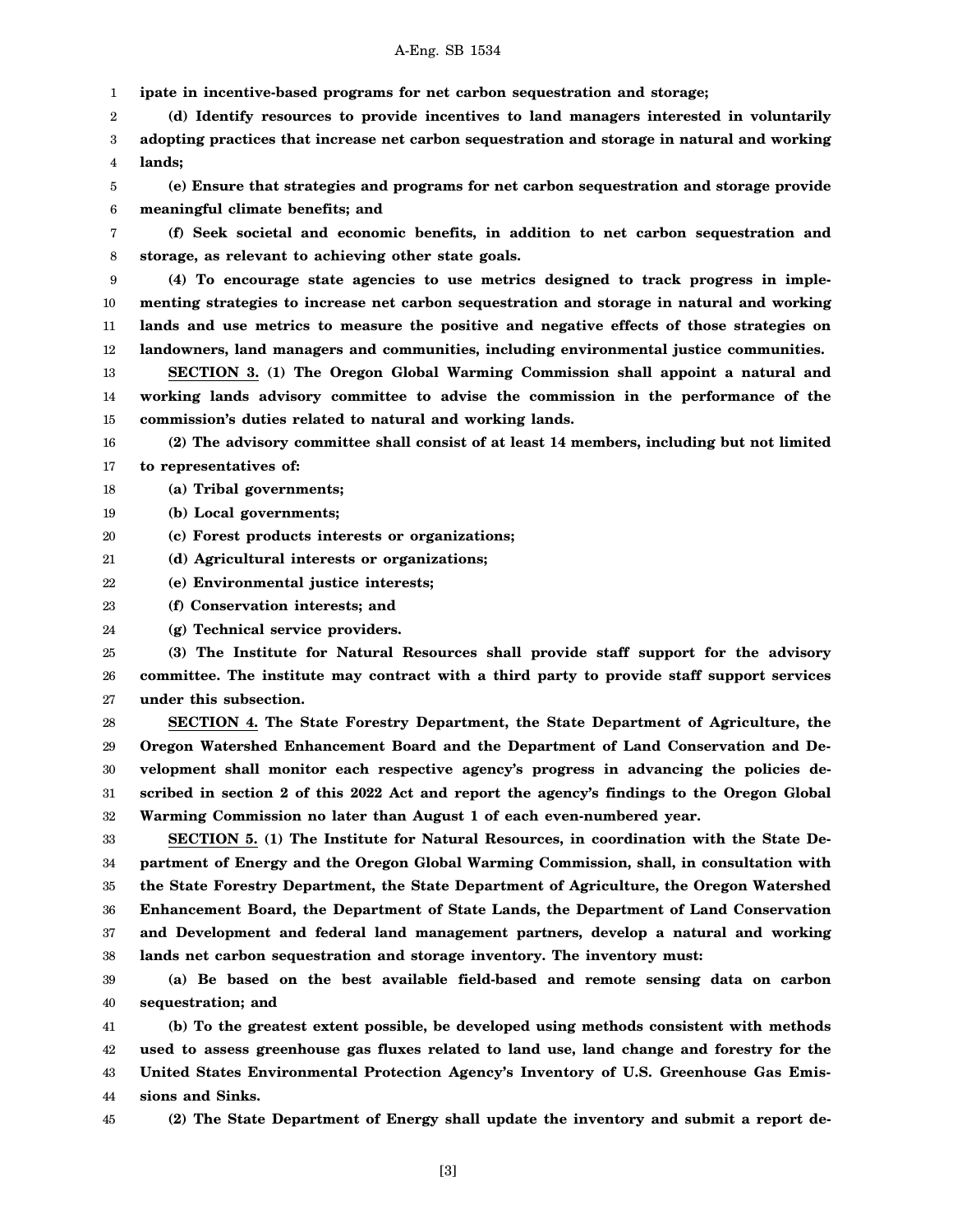1 2 3 4 5 6 7 8 9 10 11 12 13 14 15 16 17 18 19 20 21 22 23 24 25 26 27 **scribing the inventory to the Oregon Global Warming Commission no later than August 1 of each even-numbered year. (3) The Oregon Global Warming Commission shall consult with the natural and working lands advisory committee appointed under section 3 of this 2022 Act to aid the commission in the performance of the commission's duties under this section. SECTION 6. (1) As used in this section, "natural and working lands" has the meaning given that term in section 1 of this 2022 Act. (2) The Institute for Natural Resources, in coordination with the Oregon Global Warming Commission, shall jointly with the State Forestry Department, the State Department of Agriculture, the Oregon Watershed Enhancement Board, the Department of State Lands and the Department of Land Conservation and Development, and in consultation with federal land management partners, develop: (a) Recommendations for a net carbon sequestration and storage baseline for natural and working lands; (b) Recommendations for activity-based metrics in accordance with subsection (3) of this section; and (c) Recommendations for community impact metrics in accordance with subsection (4) of this section. (3) Activity-based metrics must be designed to evaluate progress toward increasing net carbon sequestration and storage in, and resilience of, natural and working lands, as measured against the net carbon sequestration and storage baseline. Activity-based metrics may include, but need not be limited to, acres of lands for which certain management practices have been adopted. (4) Community impact metrics must be designed to evaluate the positive and negative effects of strategies for net carbon sequestration and storage in natural and working lands on landowners, land managers and communities, including environmental justice communities. Community impact metrics may include, but need not be limited to:**

28 29 **(a) Metrics to measure the effects of net carbon sequestration and storage strategies on jobs, local economies, environmental integrity and public health; and**

30 31 **(b) Metrics to evaluate the accessibility of net carbon sequestration and storage programs.**

32 33 **(5) The Institute for Natural Resources may contract with a third party to assist the institute in performing its duties under this section.**

34 35 36 37 38 39 40 **(6) The Oregon Global Warming Commission shall accept or modify the draft net carbon sequestration and storage baseline, activity-based metrics and community impact metrics developed under subsection (2) of this section. The commission shall submit the final net carbon sequestration and storage baseline, activity-based metrics and community impact metrics, and recommendations for legislation, in a report to the interim committees of the Legislative Assembly related to the environment, in the manner provided under ORS 192.245, no later than September 15, 2023.**

41 42 **(7) The Oregon Global Warming Commission shall consult with the natural and working lands advisory committee appointed under section 3 of this 2022 Act:**

43 44 **(a) To aid the commission in the performance of the commission's duties under subsection (2) of this section; and**

**(b) Before accepting or modifying the net carbon sequestration and storage baseline,**

45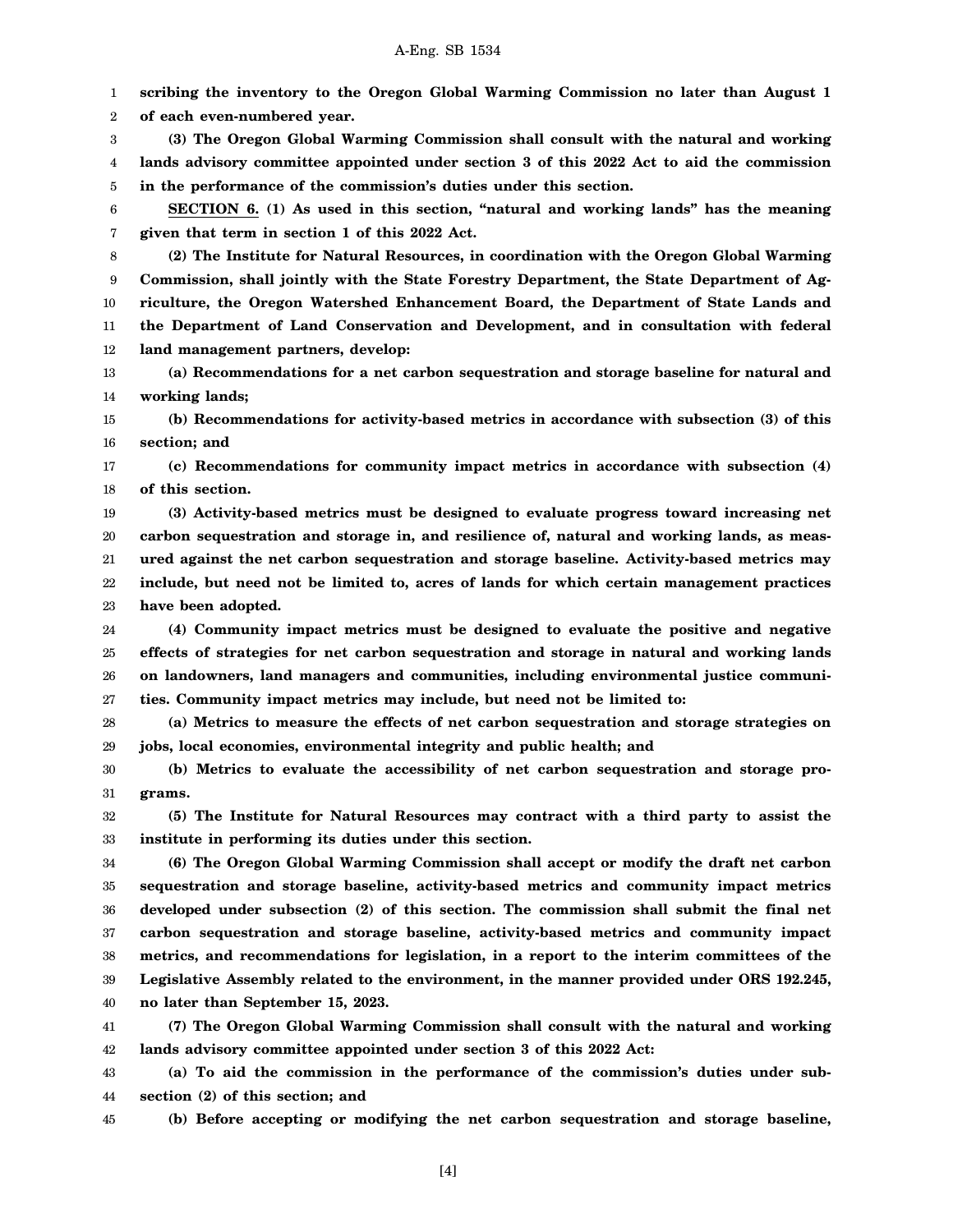1 2 3 4 5 6 7 8 9 10 11 12 13 14 15 16 17 18 19 20 21 22 23 24 25 26 27 28 29 30 31 32 33 34 35 36 37 38 39 40 41 42 43 44 **activity-based metrics and community impact metrics pursuant to subsection (6) of this section. SECTION 7. (1) As used in this section: (a) "Climate-smart agriculture, forestry and conservation practices" means practices that: (A) Protect and restore resilient carbon stocks in native ecosystems and increase resilient carbon stocks in vegetation and soils in natural and working lands; (B) Reduce carbon emissions; or (C) Increase carbon storage in the products produced by natural and working lands. (b) "Natural and working lands" has the meaning given that term in section 1 of this 2022 Act. (2) The Institute for Natural Resources, in coordination with the Oregon Global Warming Commission, shall study the workforce and economic development potential of strategies to increase net carbon sequestration and storage in natural and working lands. The study shall include an evaluation of the need for expanding programs for climate-smart agriculture, forestry and conservation practices, including but not limited to an assessment of: (a) Costs and benefits of different natural and working lands net carbon sequestration and storage strategies; (b) Potential benefits to the state from expanding the adoption of climate-smart agriculture, forestry and conservation practices, including but not limited to improving social equity, the economy, health outcomes, jobs, resilience to climate change, producer income and fish and wildlife habitats; (c) Expansion of technical assistance provider capacity; and (d) Expansion or modifications of training programs for technical assistance providers. (3) The Institute for Natural Resources shall provide the results of the study, and may include recommendations for legislation, in a report to the committees of the Legislative Assembly related to the environment, in the manner provided under ORS 192.245, no later than April 15, 2023. (4) The Institute for Natural Resources may contract with a third party to assist the institute in performing its duties under this section. (5) The Oregon Global Warming Commission shall consult with the natural and working lands advisory committee appointed under section 3 of this 2022 Act to aid the commission in the performance of the commission's duties under this section. SECTION 8. (1) Notwithstanding section 4 of this 2022 Act, the reports by agencies to the Oregon Global Warming Commission under section 4 of this 2022 Act are first due no later than August 1, 2024. (2) Notwithstanding section 5 of this 2022 Act, the report by the State Department of Energy to the Oregon Global Warming Commission under section 5 of this 2022 Act is first due no later than April 30, 2024. SECTION 9. Sections 6 and 7 of this 2022 Act are repealed on January 2, 2024. SECTION 10.** ORS 468A.260 is amended to read: 468A.260. **(1)** The Oregon Global Warming Commission shall submit a report to the Legislative Assembly, in the manner provided by ORS 192.245, by [*March 31*] **September 15** of each oddnumbered year that describes Oregon's progress toward achievement of the greenhouse gas emis-

[5]

sions reduction goals established by ORS 468A.205. The report may include relevant issues and

45